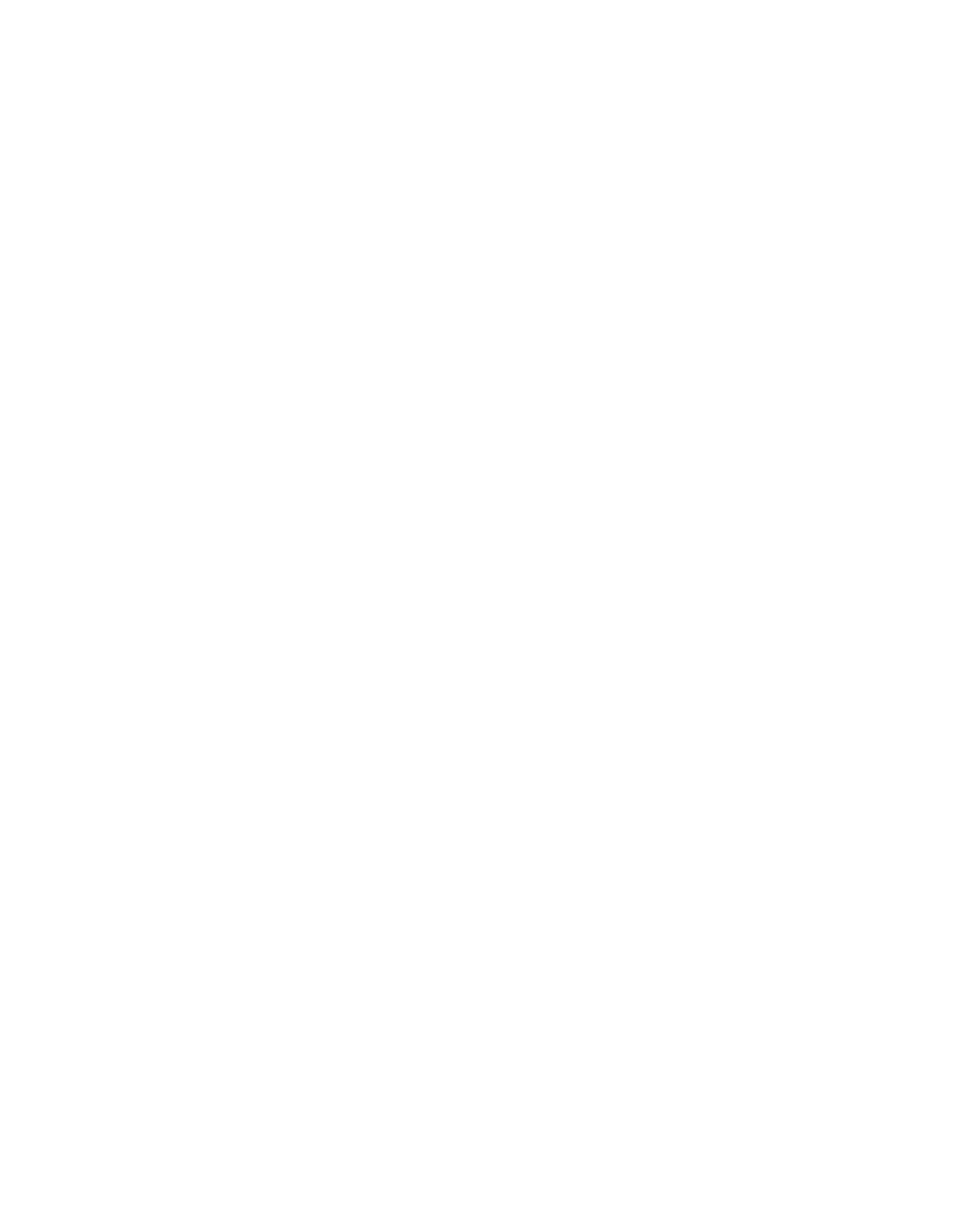

### 2019-2020 STUDENT WORKSTUDY JOB POSTING

Semester: Fall 2019-Spring 2020

Department: Speech

Job Description: Typing, filing, Making copies, Computer work,

Job Requirements: Computer skills, Reliable, Trustworthy,

Contact Person: Charla Crump Phone: (806) 874-4823

Contact Location: Office 108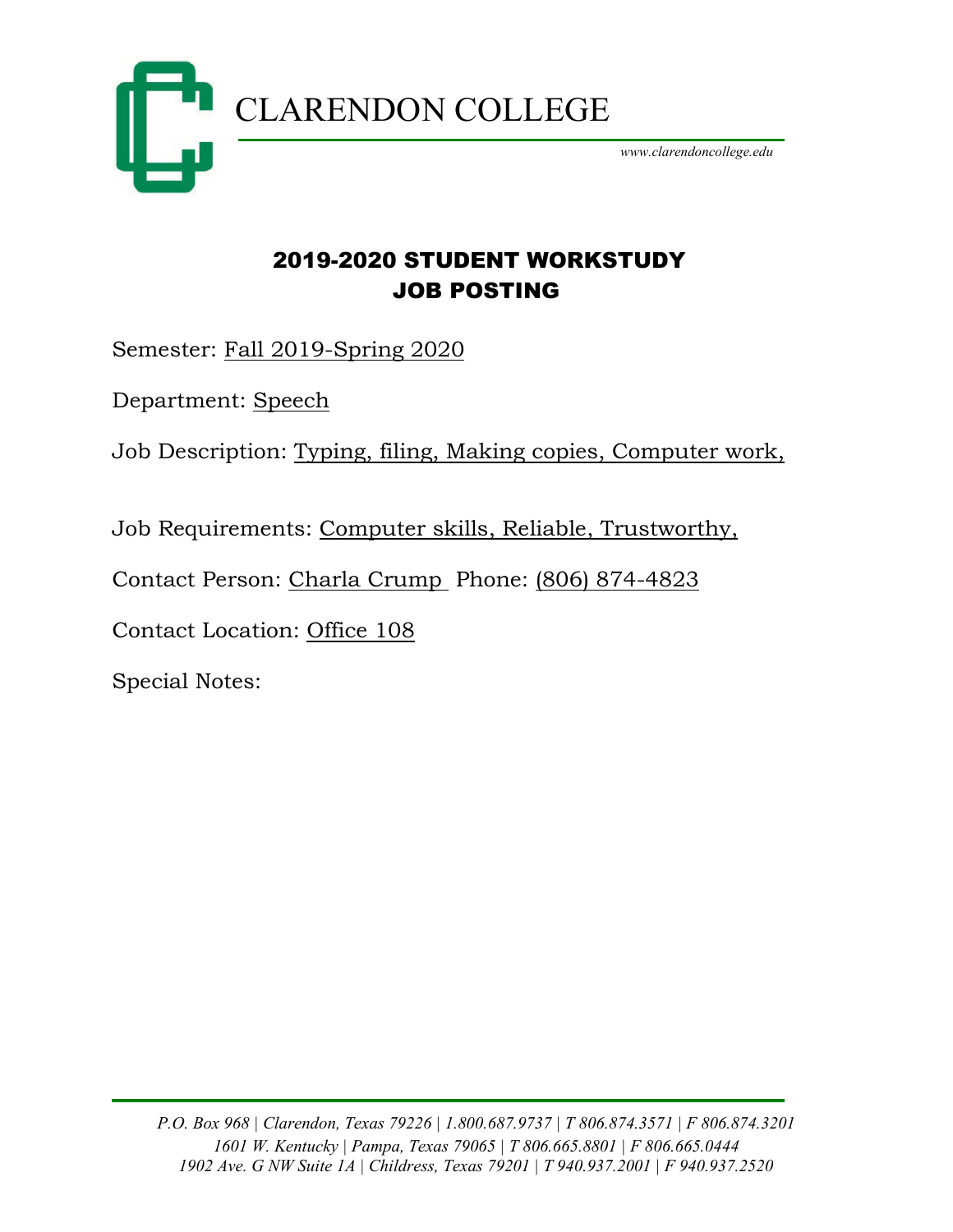

## STUDENT JOB POSTING REQUEST

Semester: FA-19 & SP-20

Job Location: Pampa Campus Main Office

Job Description: Filing, Scanning, Data Entry, Answering Phones

Job Requirements (if any): Must be reliable, trustworthy, and have basic computer skills.

\_\_\_\_\_\_\_\_\_\_\_\_\_\_\_\_\_\_\_\_\_\_\_\_\_\_\_\_\_\_\_\_\_\_\_\_\_\_\_\_\_\_\_\_\_\_\_\_\_\_\_\_\_\_\_\_\_\_\_\_\_\_\_\_\_\_ \_\_\_\_\_\_\_\_\_\_\_\_\_\_\_\_\_\_\_\_\_\_\_\_\_\_\_\_\_\_\_\_\_\_\_\_\_\_\_\_\_\_\_\_\_\_\_\_\_\_\_\_\_\_\_\_\_\_\_\_\_\_\_\_\_\_ \_\_\_\_\_\_\_\_\_\_\_\_\_\_\_\_\_\_\_\_\_\_\_\_\_\_\_\_\_\_\_\_\_\_\_\_\_\_\_\_\_\_\_\_\_\_\_\_\_\_\_\_\_\_\_\_\_\_\_\_\_\_\_\_\_\_ \_\_\_\_\_\_\_\_\_\_\_\_\_\_\_\_\_\_\_\_\_\_\_\_\_\_\_\_\_\_\_\_\_\_\_\_\_\_\_\_\_\_\_\_\_\_\_\_\_\_\_\_\_\_\_\_\_\_\_\_\_\_\_\_\_\_ \_\_\_\_\_\_\_\_\_\_\_\_\_\_\_\_\_\_\_\_\_\_\_\_\_\_\_\_\_\_\_\_\_\_\_\_\_\_\_\_\_\_\_\_\_\_\_\_\_\_\_\_\_\_\_\_\_\_\_\_\_\_\_\_\_\_

Supervisor: Melissa Dabbs Phone: 806 660 2001

Supervisor Location/Department: Pampa/Mail Office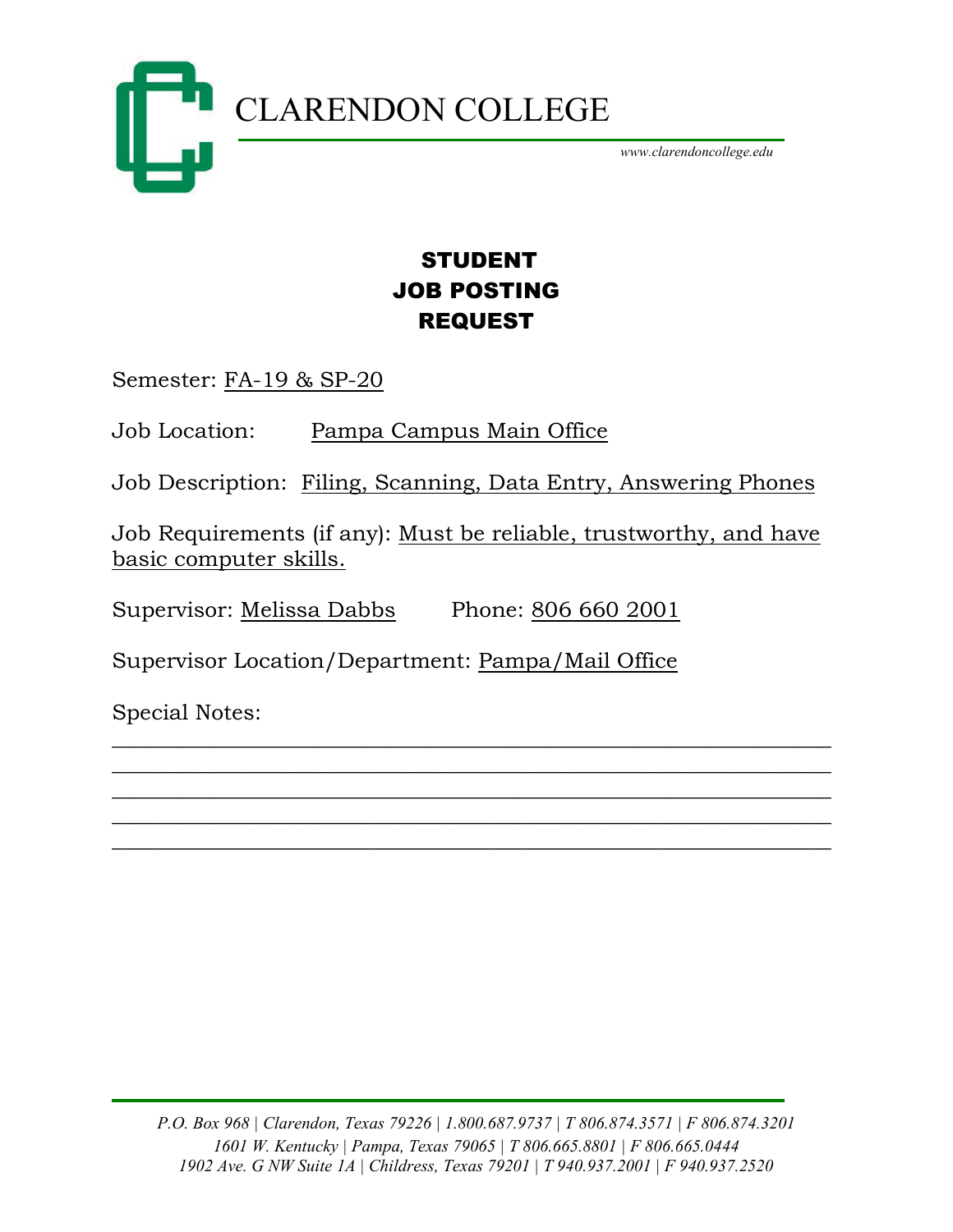

## STUDENT JOB POSTING REQUEST

Semester: FA-19 & SP-20

Job Location: Harned Sisters Fine Arts Auditorium

Job Description: Miscellaneous work for the department of drama

\_\_\_\_\_\_\_\_\_\_\_\_\_\_\_\_\_\_\_\_\_\_\_\_\_\_\_\_\_\_\_\_\_\_\_\_\_\_\_\_\_\_\_\_\_\_\_\_\_\_\_\_\_\_\_\_\_\_\_\_\_\_\_\_\_\_  $\overline{\phantom{a}}$  , and the contract of the contract of the contract of the contract of the contract of the contract of the contract of the contract of the contract of the contract of the contract of the contract of the contrac  $\overline{\phantom{a}}$  , and the contract of the contract of the contract of the contract of the contract of the contract of the contract of the contract of the contract of the contract of the contract of the contract of the contrac  $\overline{\phantom{a}}$  , and the contract of the contract of the contract of the contract of the contract of the contract of the contract of the contract of the contract of the contract of the contract of the contract of the contrac  $\overline{\phantom{a}}$  , and the contract of the contract of the contract of the contract of the contract of the contract of the contract of the contract of the contract of the contract of the contract of the contract of the contrac

Job Requirements (if any): Reliable, able to withstand heights

Supervisor: Professor Rodney Donahue Phone: 806-874-4826

Supervisor Location/Department: Drama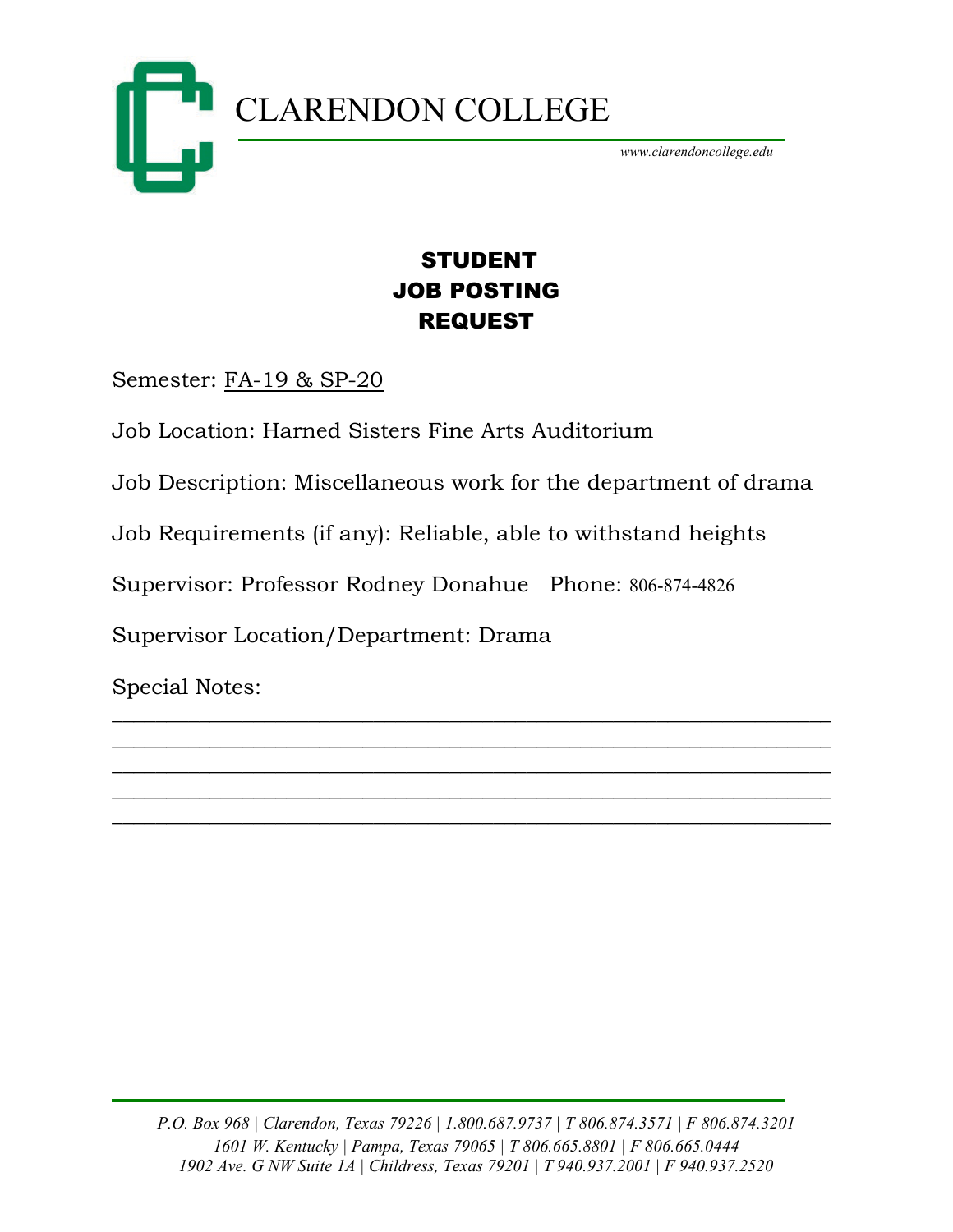

# 2019-2020 STUDENT WORKSTUDY JOB POSTING

**Department**: Learning Resource Center *(LRC)*

**Job Title:** Academic Tutors *(Various Subjects)*

**Job Description:** Assist students working on assignments, answer student reference and computer questions, enter computer data, generate lab usage reports, and other duties as assigned.

#### **Job Requirements:**

- Have a 'B' grade or better in the class you want to tutor.
- Receive a written recommendation from an instructor.
- Speak, write, and understand English fluently and clearly.
- Be eligible to work on campus.
- Make a commitment to work as a tutor for a minimum of two semesters.
- Be passionate about helping others.
- Be reliable, responsible, and professional.

## **Contact Person:** James Gordon

### **Contact Location:** LRC *(computer lab located within the library).*

**Special Notes:** Bilingual applicants and applicants skilled in chemistry and physics will receive top consideration.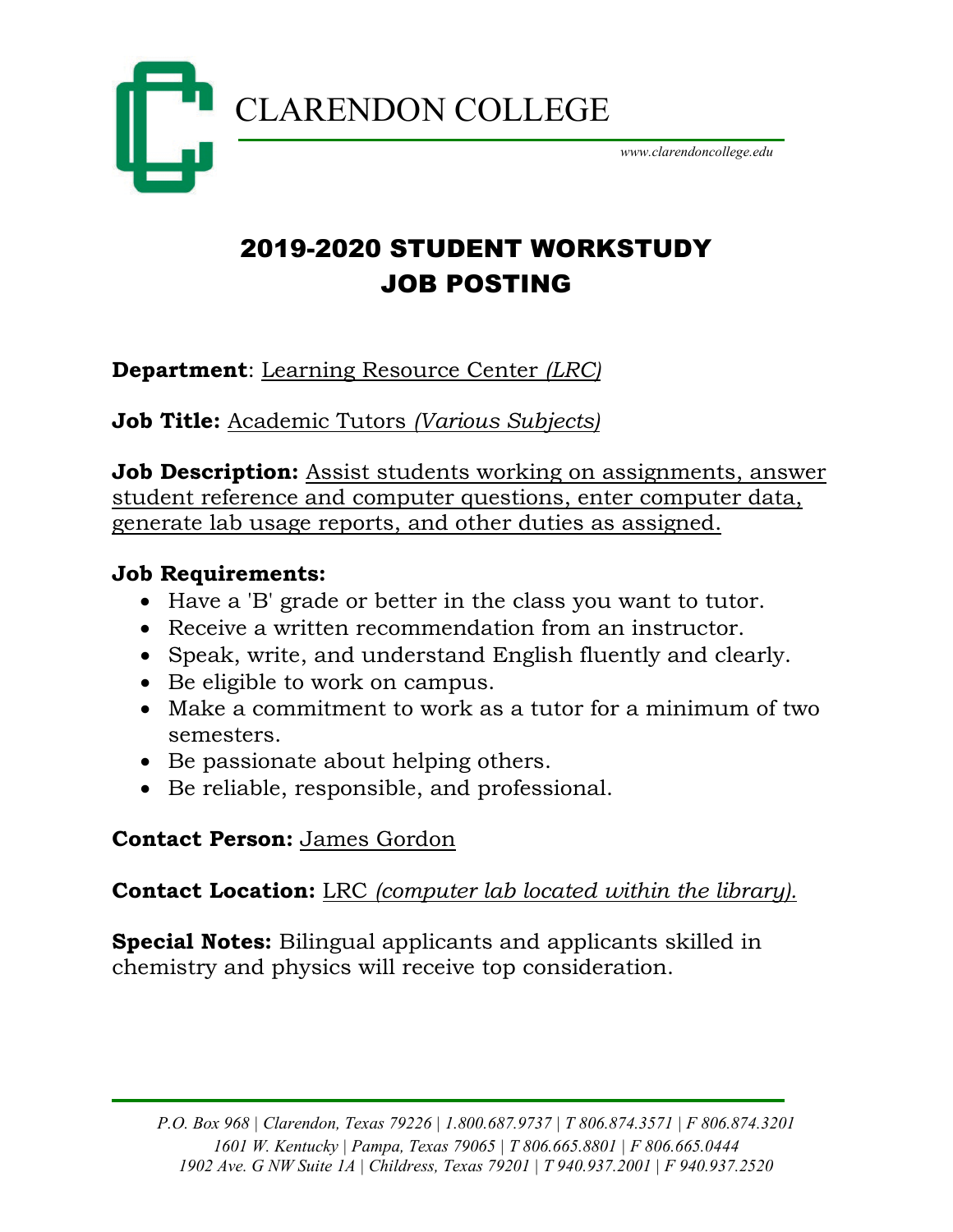

## STUDENT JOB POSTING REQUEST

Semester: FA-19 & SP-20

Job Location: Financial Aid Office

Job Description: Filing, Sorting, Scanning, & Organizing Files

Job Requirements (if any): Must be dependable.

Supervisor: Leah James Phone: (806) 874-4838

Supervisor Location/Department: Financial Aid Office

Special Notes:

Welcome to Clarendon College! Looking forward to a great year!  $\odot$ 

*P.O. Box 968 | Clarendon, Texas 79226 | 1.800.687.9737 | T 806.874.3571 | F 806.874.3201 1601 W. Kentucky | Pampa, Texas 79065 | T 806.665.8801 | F 806.665.0444 1902 Ave. G NW Suite 1A | Childress, Texas 79201 | T 940.937.2001 | F 940.937.2520*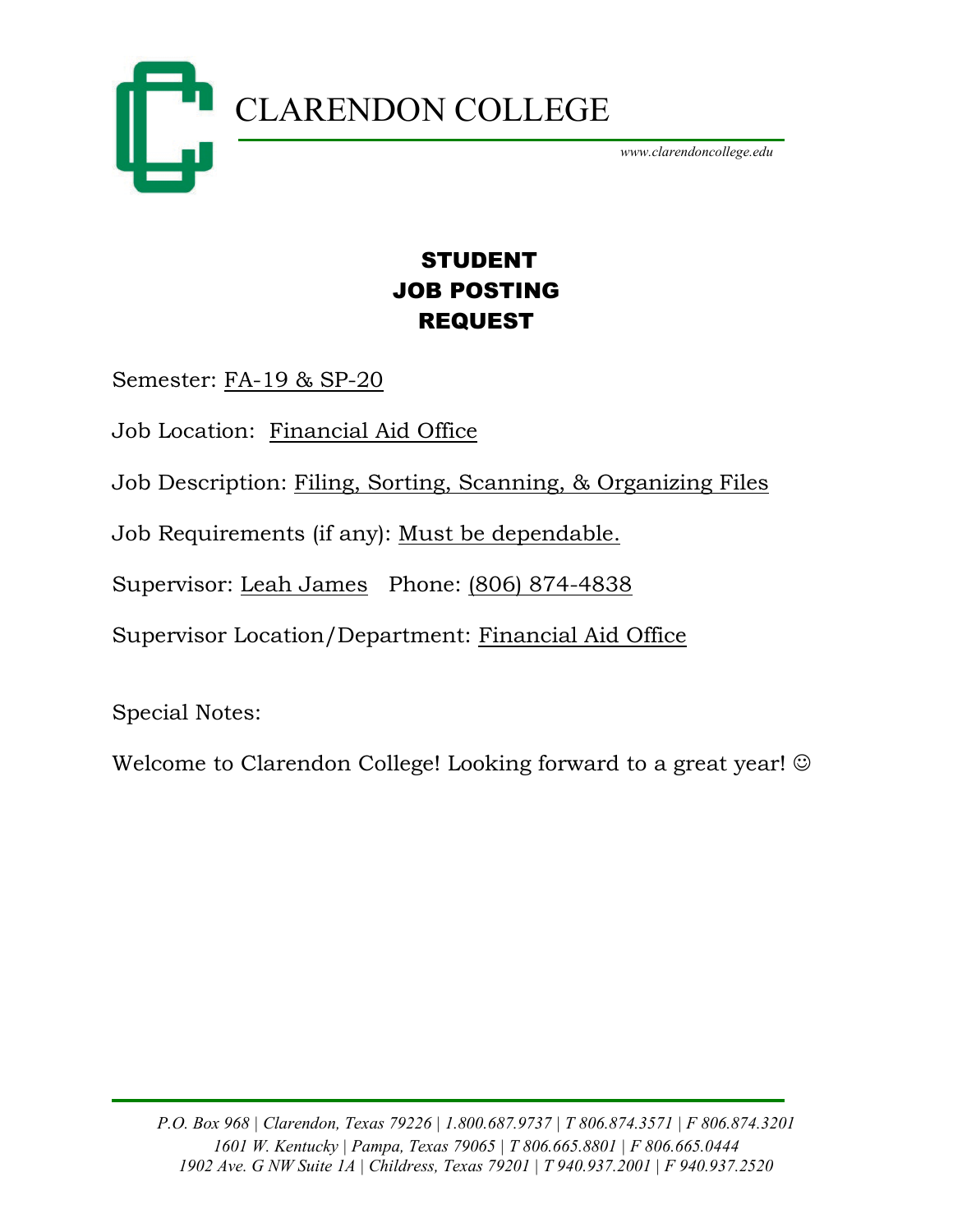

### 2019 STUDENT WORKSTUDY JOB POSTING

Department: Athletics – Fitness Center

Job Description: Assisting with day to day tasks in women's basketball office.

\_\_\_\_\_\_\_\_\_\_\_\_\_\_\_\_\_\_\_\_\_\_\_\_\_\_\_\_\_\_\_\_\_\_\_\_\_\_\_\_\_\_\_\_\_\_\_\_\_\_\_\_\_\_\_\_\_\_\_\_\_\_\_\_\_\_ \_\_\_\_\_\_\_\_\_\_\_\_\_\_\_\_\_\_\_\_\_\_\_\_\_\_\_\_\_\_\_\_\_\_\_\_\_\_\_\_\_\_\_\_\_\_\_\_\_\_\_\_\_\_\_\_\_\_\_\_\_\_\_\_\_\_  $\overline{\phantom{a}}$  , and the contract of the contract of the contract of the contract of the contract of the contract of the contract of the contract of the contract of the contract of the contract of the contract of the contrac

\_\_\_\_\_\_\_\_\_\_\_\_\_\_\_\_\_\_\_\_\_\_\_\_\_\_\_\_\_\_\_\_\_\_\_\_\_\_\_\_\_\_\_\_\_\_\_\_\_\_\_\_\_\_\_\_\_\_\_\_\_\_\_\_\_\_ \_\_\_\_\_\_\_\_\_\_\_\_\_\_\_\_\_\_\_\_\_\_\_\_\_\_\_\_\_\_\_\_\_\_\_\_\_\_\_\_\_\_\_\_\_\_\_\_\_\_\_\_\_\_\_\_\_\_\_\_\_\_\_\_\_\_ \_\_\_\_\_\_\_\_\_\_\_\_\_\_\_\_\_\_\_\_\_\_\_\_\_\_\_\_\_\_\_\_\_\_\_\_\_\_\_\_\_\_\_\_\_\_\_\_\_\_\_\_\_\_\_\_\_\_\_\_\_\_\_\_\_\_  $\overline{\phantom{a}}$  , and the contract of the contract of the contract of the contract of the contract of the contract of the contract of the contract of the contract of the contract of the contract of the contract of the contrac \_\_\_\_\_\_\_\_\_\_\_\_\_\_\_\_\_\_\_\_\_\_\_\_\_\_\_\_\_\_\_\_\_\_\_\_\_\_\_\_\_\_\_\_\_\_\_\_\_\_\_\_\_\_\_\_\_\_\_\_\_\_\_\_\_\_

Job Requirements (if any):

Contact Person: Mark James

Contact Location: Bulldog Gym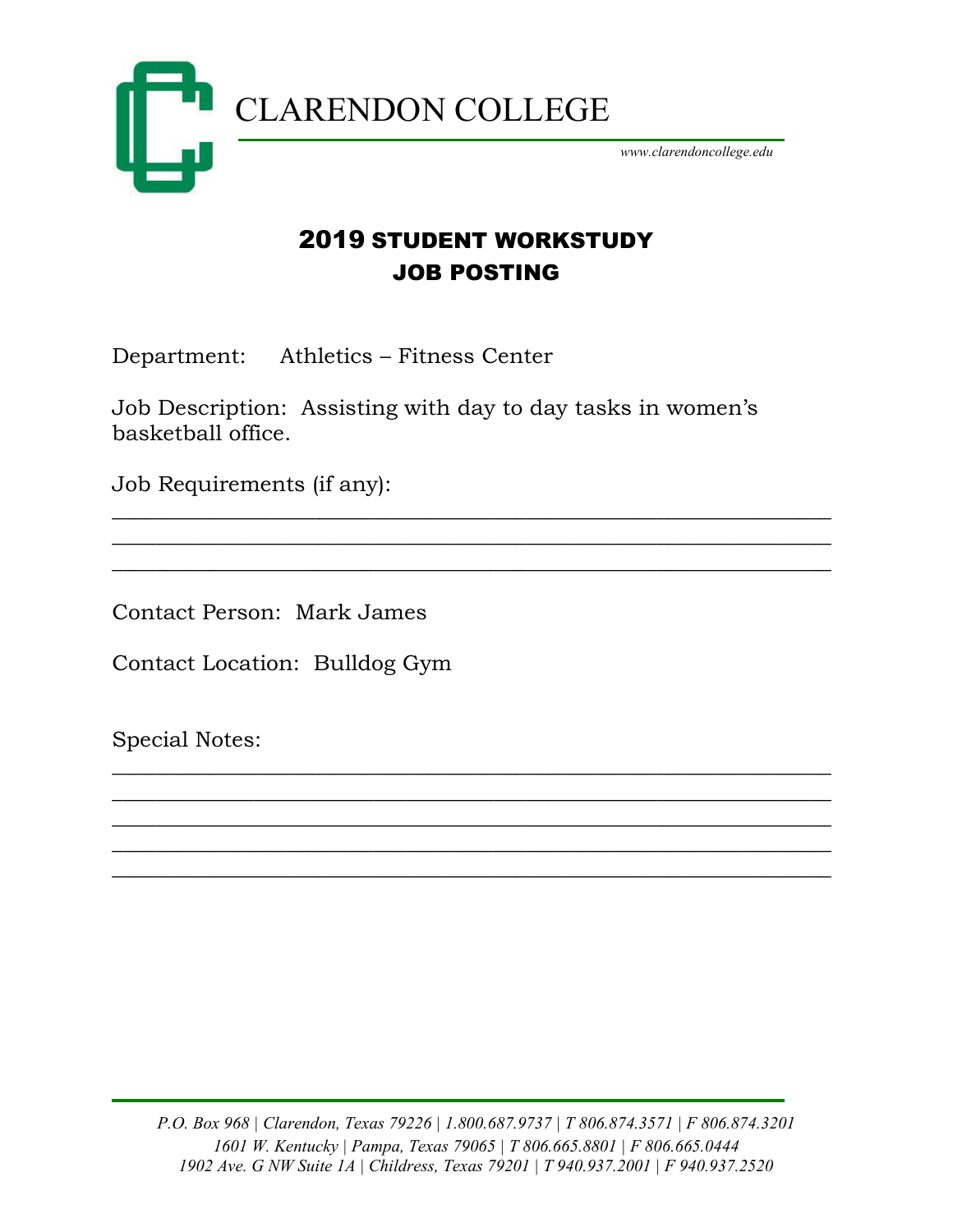

## 2019 STUDENT WORKSTUDY JOB POSTING

Department: Athletics – Women's Basketball

Job Description: Assisting with day to day tasks in women's basketball office.

\_\_\_\_\_\_\_\_\_\_\_\_\_\_\_\_\_\_\_\_\_\_\_\_\_\_\_\_\_\_\_\_\_\_\_\_\_\_\_\_\_\_\_\_\_\_\_\_\_\_\_\_\_\_\_\_\_\_\_\_\_\_\_\_\_\_ \_\_\_\_\_\_\_\_\_\_\_\_\_\_\_\_\_\_\_\_\_\_\_\_\_\_\_\_\_\_\_\_\_\_\_\_\_\_\_\_\_\_\_\_\_\_\_\_\_\_\_\_\_\_\_\_\_\_\_\_\_\_\_\_\_\_  $\overline{\phantom{a}}$  , and the contract of the contract of the contract of the contract of the contract of the contract of the contract of the contract of the contract of the contract of the contract of the contract of the contrac

\_\_\_\_\_\_\_\_\_\_\_\_\_\_\_\_\_\_\_\_\_\_\_\_\_\_\_\_\_\_\_\_\_\_\_\_\_\_\_\_\_\_\_\_\_\_\_\_\_\_\_\_\_\_\_\_\_\_\_\_\_\_\_\_\_\_ \_\_\_\_\_\_\_\_\_\_\_\_\_\_\_\_\_\_\_\_\_\_\_\_\_\_\_\_\_\_\_\_\_\_\_\_\_\_\_\_\_\_\_\_\_\_\_\_\_\_\_\_\_\_\_\_\_\_\_\_\_\_\_\_\_\_ \_\_\_\_\_\_\_\_\_\_\_\_\_\_\_\_\_\_\_\_\_\_\_\_\_\_\_\_\_\_\_\_\_\_\_\_\_\_\_\_\_\_\_\_\_\_\_\_\_\_\_\_\_\_\_\_\_\_\_\_\_\_\_\_\_\_ \_\_\_\_\_\_\_\_\_\_\_\_\_\_\_\_\_\_\_\_\_\_\_\_\_\_\_\_\_\_\_\_\_\_\_\_\_\_\_\_\_\_\_\_\_\_\_\_\_\_\_\_\_\_\_\_\_\_\_\_\_\_\_\_\_\_ \_\_\_\_\_\_\_\_\_\_\_\_\_\_\_\_\_\_\_\_\_\_\_\_\_\_\_\_\_\_\_\_\_\_\_\_\_\_\_\_\_\_\_\_\_\_\_\_\_\_\_\_\_\_\_\_\_\_\_\_\_\_\_\_\_\_

Job Requirements (if any):

Contact Person: Mark James

Contact Location: Bulldog Gym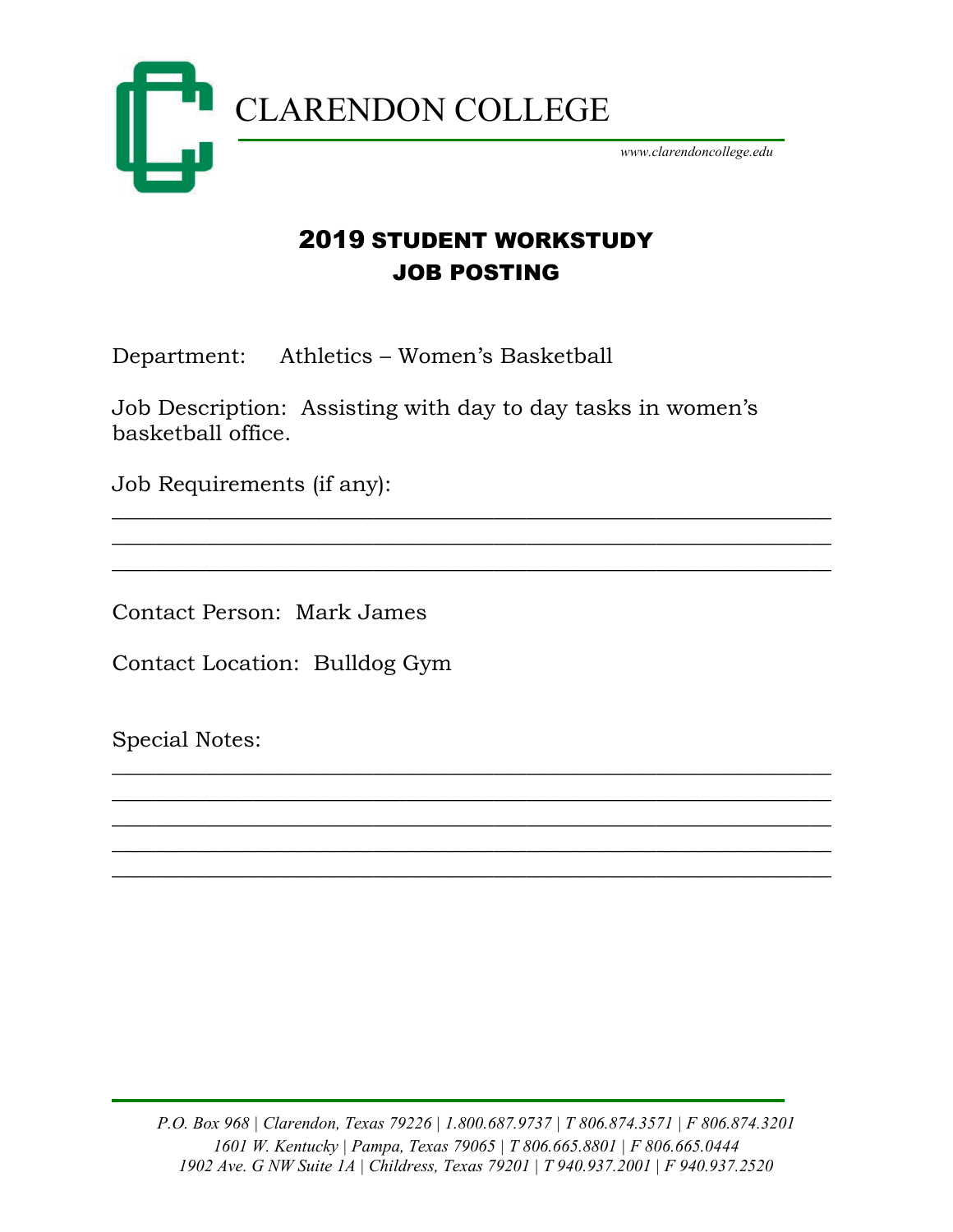

# 2019-2020 STUDENT WORKSTUDY JOB POSTING

Department: \_ Correctional Educational Programs

Job Description:

Job Requirements (if any): Must be a reliable person that can scan documents, file paperwork, and be computer literate.

Scanning documents, filing documents, data entry, use of current computer applications, and other duties as assigned.

\_\_\_\_\_\_\_\_\_\_\_\_\_\_\_\_\_\_\_\_\_\_\_\_\_\_\_\_\_\_\_\_\_\_\_\_\_\_\_\_\_\_\_\_\_\_\_\_\_\_\_\_\_\_\_\_\_\_\_\_\_\_\_\_\_\_ \_\_\_\_\_\_\_\_\_\_\_\_\_\_\_\_\_\_\_\_\_\_\_\_\_\_\_\_\_\_\_\_\_\_\_\_\_\_\_\_\_\_\_\_\_\_\_\_\_\_\_\_\_\_\_\_\_\_\_\_\_\_\_\_\_\_ \_\_\_\_\_\_\_\_\_\_\_\_\_\_\_\_\_\_\_\_\_\_\_\_\_\_\_\_\_\_\_\_\_\_\_\_\_\_\_\_\_\_\_\_\_\_\_\_\_\_\_\_\_\_\_\_\_\_\_\_\_\_\_\_\_\_ \_\_\_\_\_\_\_\_\_\_\_\_\_\_\_\_\_\_\_\_\_\_\_\_\_\_\_\_\_\_\_\_\_\_\_\_\_\_\_\_\_\_\_\_\_\_\_\_\_\_\_\_\_\_\_\_\_\_\_\_\_\_\_\_\_\_ \_\_\_\_\_\_\_\_\_\_\_\_\_\_\_\_\_\_\_\_\_\_\_\_\_\_\_\_\_\_\_\_\_\_\_\_\_\_\_\_\_\_\_\_\_\_\_\_\_\_\_\_\_\_\_\_\_\_\_\_\_\_\_\_\_\_

Contact Person: Aaron Lopez

Contact Location: Clarendon College Pampa Campus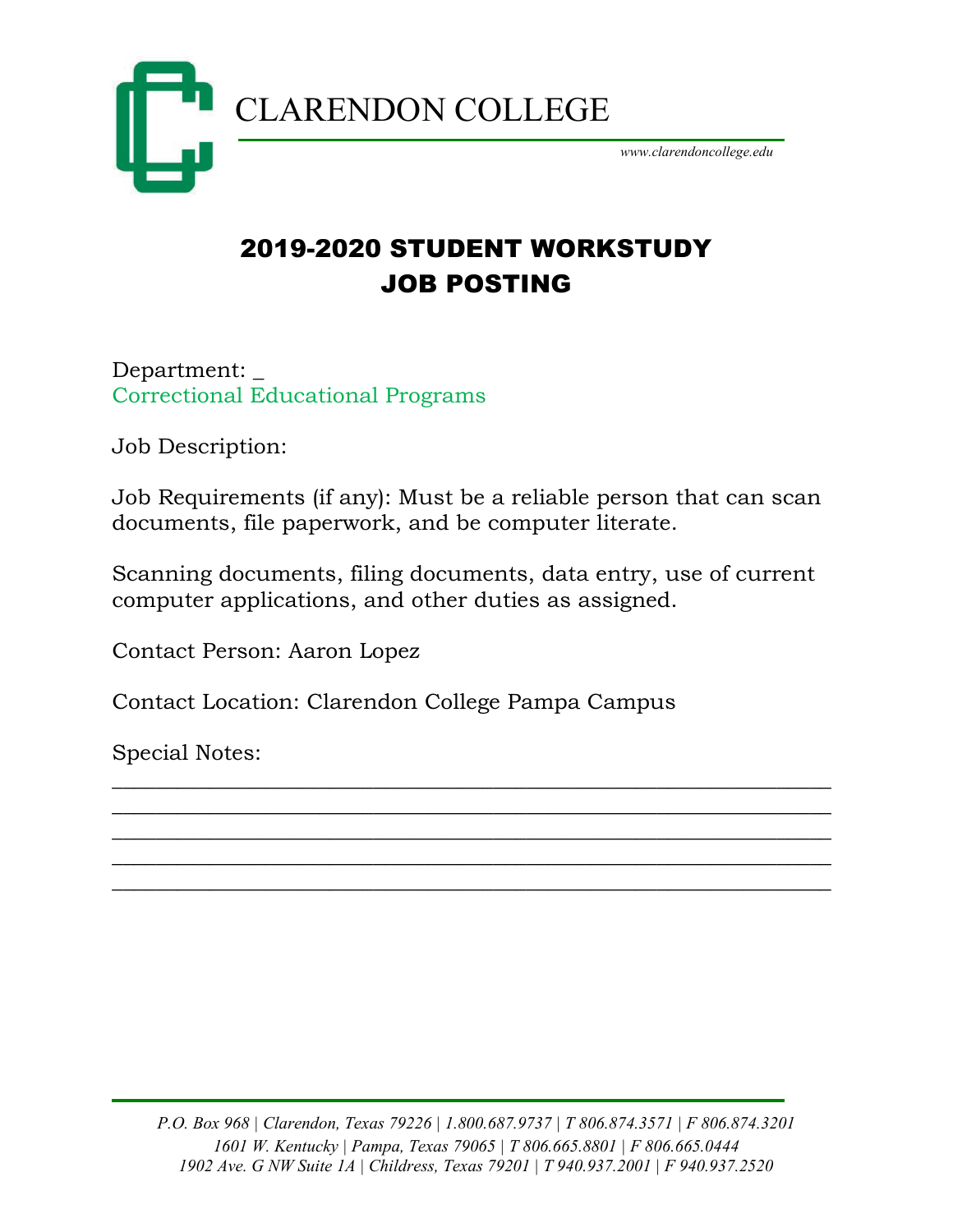

## STUDENT JOB POSTING REQUEST

 $\overline{\phantom{a}}$  , and the contract of the contract of the contract of the contract of the contract of the contract of the contract of the contract of the contract of the contract of the contract of the contract of the contrac

 $\overline{\phantom{a}}$  , and the contract of the contract of the contract of the contract of the contract of the contract of the contract of the contract of the contract of the contract of the contract of the contract of the contrac  $\overline{\phantom{a}}$  , and the contract of the contract of the contract of the contract of the contract of the contract of the contract of the contract of the contract of the contract of the contract of the contract of the contrac  $\overline{\phantom{a}}$  , and the contract of the contract of the contract of the contract of the contract of the contract of the contract of the contract of the contract of the contract of the contract of the contract of the contrac

Semester: FA-19 & SP-20

Job Location: History Admin 112 (Office of Ken McIntosh)

Job Description: Grade Quizzes, Exams; record attendance; copying; other cleric work as needed

Job Requirements (if any): Maintain confidentiality;

Supervisor: Dr. Ken McIntosh Phone: 432-466-5034

Supervisor Location/Department: Ken McIntosh -- History

Special Notes: Needs to work in afternoons (early or late).

 $\overline{\phantom{a}}$  , and the contract of the contract of the contract of the contract of the contract of the contract of the contract of the contract of the contract of the contract of the contract of the contract of the contrac  $\overline{\phantom{a}}$  , and the contract of the contract of the contract of the contract of the contract of the contract of the contract of the contract of the contract of the contract of the contract of the contract of the contrac  $\overline{\phantom{a}}$  , and the contract of the contract of the contract of the contract of the contract of the contract of the contract of the contract of the contract of the contract of the contract of the contract of the contrac  $\overline{\phantom{a}}$  , and the contract of the contract of the contract of the contract of the contract of the contract of the contract of the contract of the contract of the contract of the contract of the contract of the contrac  $\overline{\phantom{a}}$  , and the contract of the contract of the contract of the contract of the contract of the contract of the contract of the contract of the contract of the contract of the contract of the contract of the contrac

*P.O. Box 968 | Clarendon, Texas 79226 | 1.800.687.9737 | T 806.874.3571 | F 806.874.3201 1601 W. Kentucky | Pampa, Texas 79065 | T 806.665.8801 | F 806.665.0444 1902 Ave. G NW Suite 1A | Childress, Texas 79201 | T 940.937.2001 | F 940.937.2520*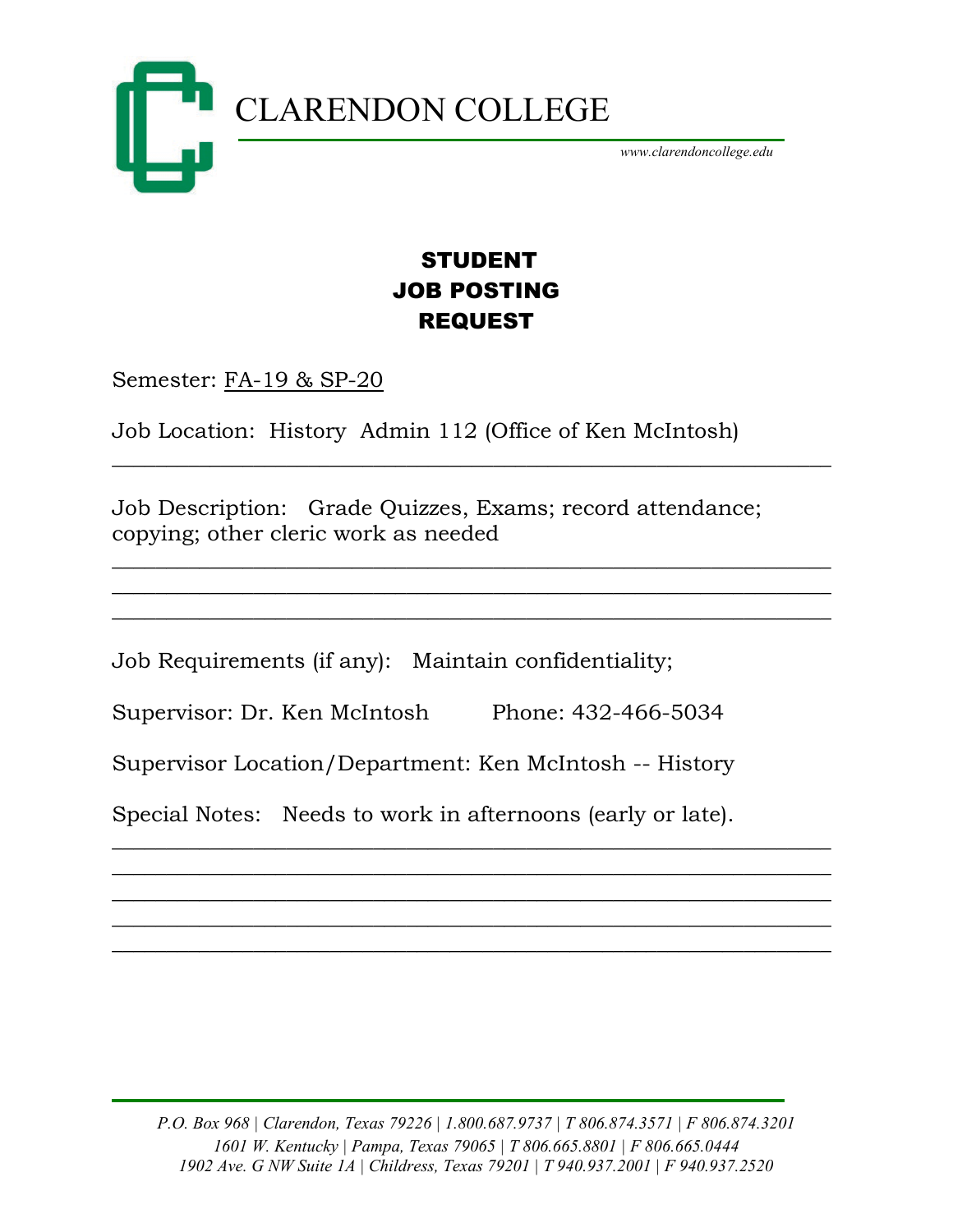

# 2019-2020 STUDENT WORKSTUDY JOB POSTING

Department: Agriculture

Job Description: Helping to organize and deploy judging recruitment materials, make recruitment phone calls, and organize spring contest supplies.

Job Requirements (if any): Preferred experience judging and current knowledge about our judging teams. The ability to communicate politely on the phone.

 $\overline{\phantom{a}}$  , and the contract of the contract of the contract of the contract of the contract of the contract of the contract of the contract of the contract of the contract of the contract of the contract of the contrac  $\overline{\phantom{a}}$  , and the contract of the contract of the contract of the contract of the contract of the contract of the contract of the contract of the contract of the contract of the contract of the contract of the contrac  $\overline{\phantom{a}}$  , and the contract of the contract of the contract of the contract of the contract of the contract of the contract of the contract of the contract of the contract of the contract of the contract of the contrac  $\overline{\phantom{a}}$  , and the contract of the contract of the contract of the contract of the contract of the contract of the contract of the contract of the contract of the contract of the contract of the contract of the contrac \_\_\_\_\_\_\_\_\_\_\_\_\_\_\_\_\_\_\_\_\_\_\_\_\_\_\_\_\_\_\_\_\_\_\_\_\_\_\_\_\_\_\_\_\_\_\_\_\_\_\_\_\_\_\_\_\_\_\_\_\_\_\_\_\_\_

Contact Person: Alyssa Oates

Contact Location: RFO 116 alyssa.oates@clarendoncollege.edu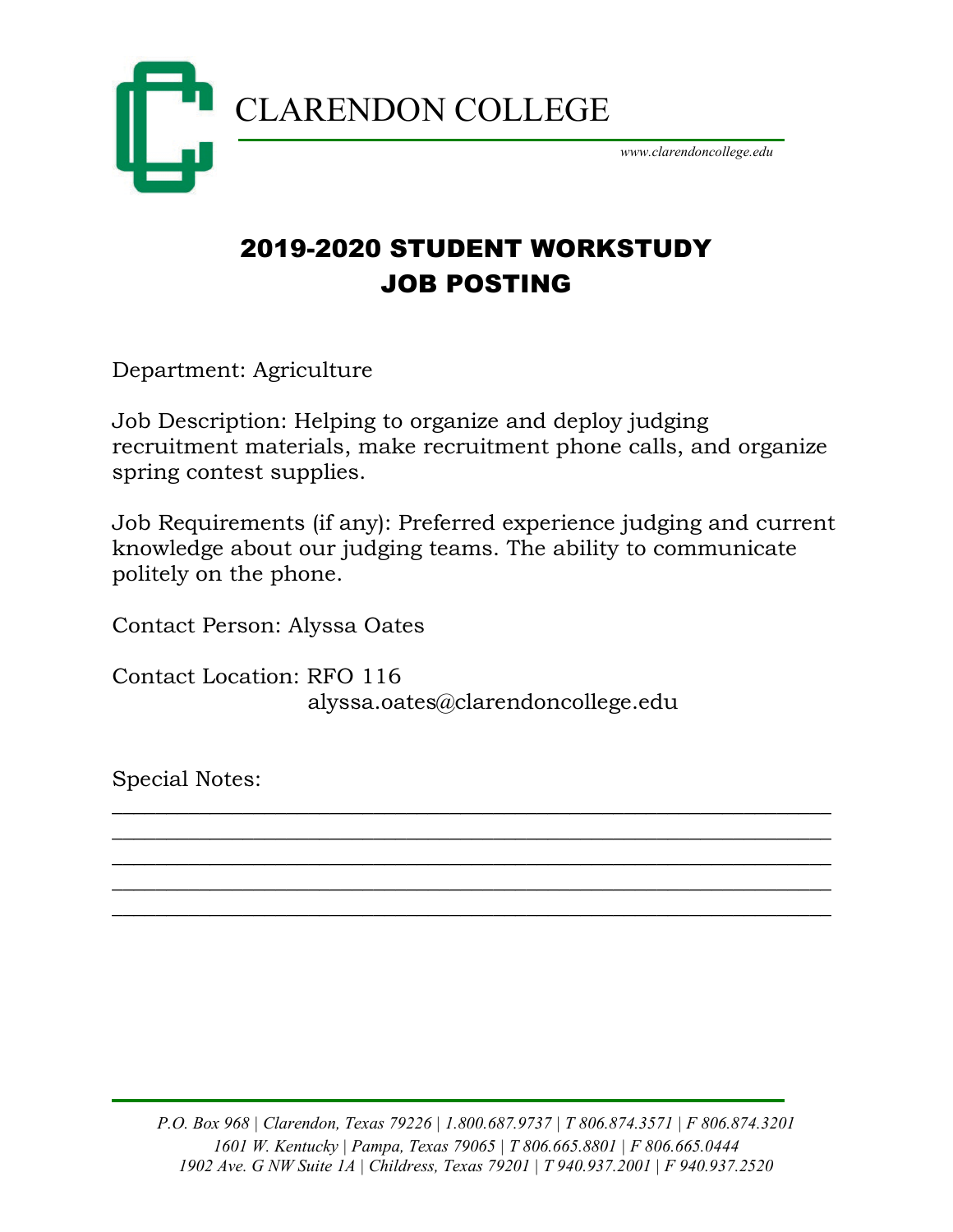

## 2019-2020 STUDENT WORKSTUDY JOB POSTING

Department: Computer Services

Job Description: Closed Caption Video Technician

Job Requirements (if any): Responsible for assisting the Vice President of Information Services with editing and adding closed caption to our classroom recorded videos.

Contact Person: Will Thompson Phone: 806-874-4816

Contact Location: Courson Building, Room 107

Special Notes: The following character traits are more valued than technical abilities;

- 1. Dependable; must be on time and willing to work.
- 2. Can Do Attitude; must have an attitude that is willing to help.
- 3. Finally, the person hired for this job must be willing to learn.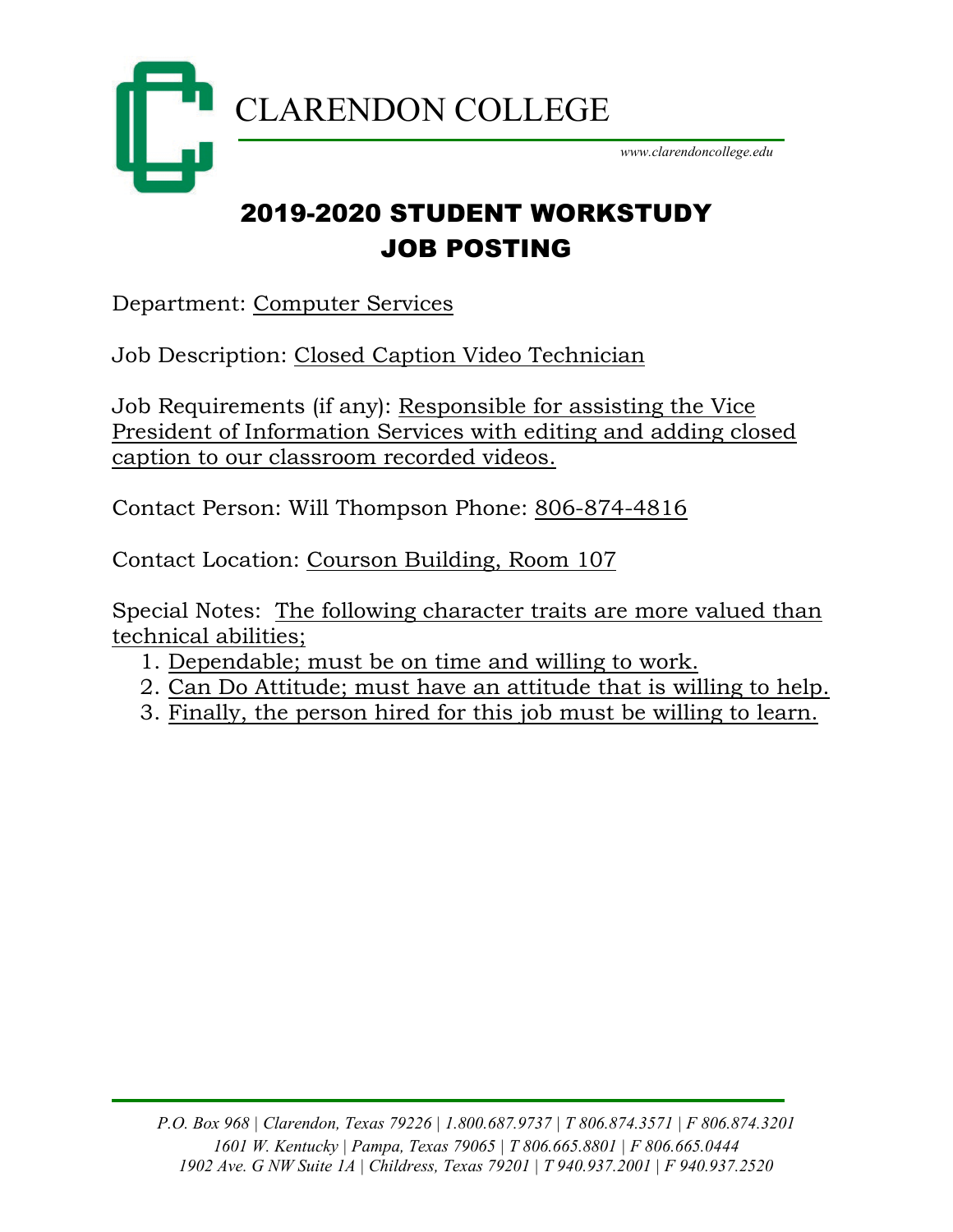

# 2019-2020 STUDENT WORKSTUDY JOB POSTING

Department: Computer Services

Job Description: Zoom Conference Technician

Job Requirements (if any): Responsible for assisting the Director of Information Services and Computer Operations with day to day operation and proctoring of the Zoom conferencing system and related tasks such as;

- 1. Assisting instructors setting up Zoom conference,
- 2. Assist instructor with classroom material,
- 3. Assistance with Zoom PC system,
- 4. Assisting instructors using the projectors and displays,
- 5. And showing up on time.

Contact Person: Will Thompson Phone: 806-874-4816

Contact Location: Courson Building, Room 107

Special Notes: The following character traits are more valued than technical abilities;

- 1. Dependable; must be on time and willing to work.
- 2. Can Do Attitude; must have an attitude that is willing to help.
- 3. Finally, the person hired for this job must be willing to learn.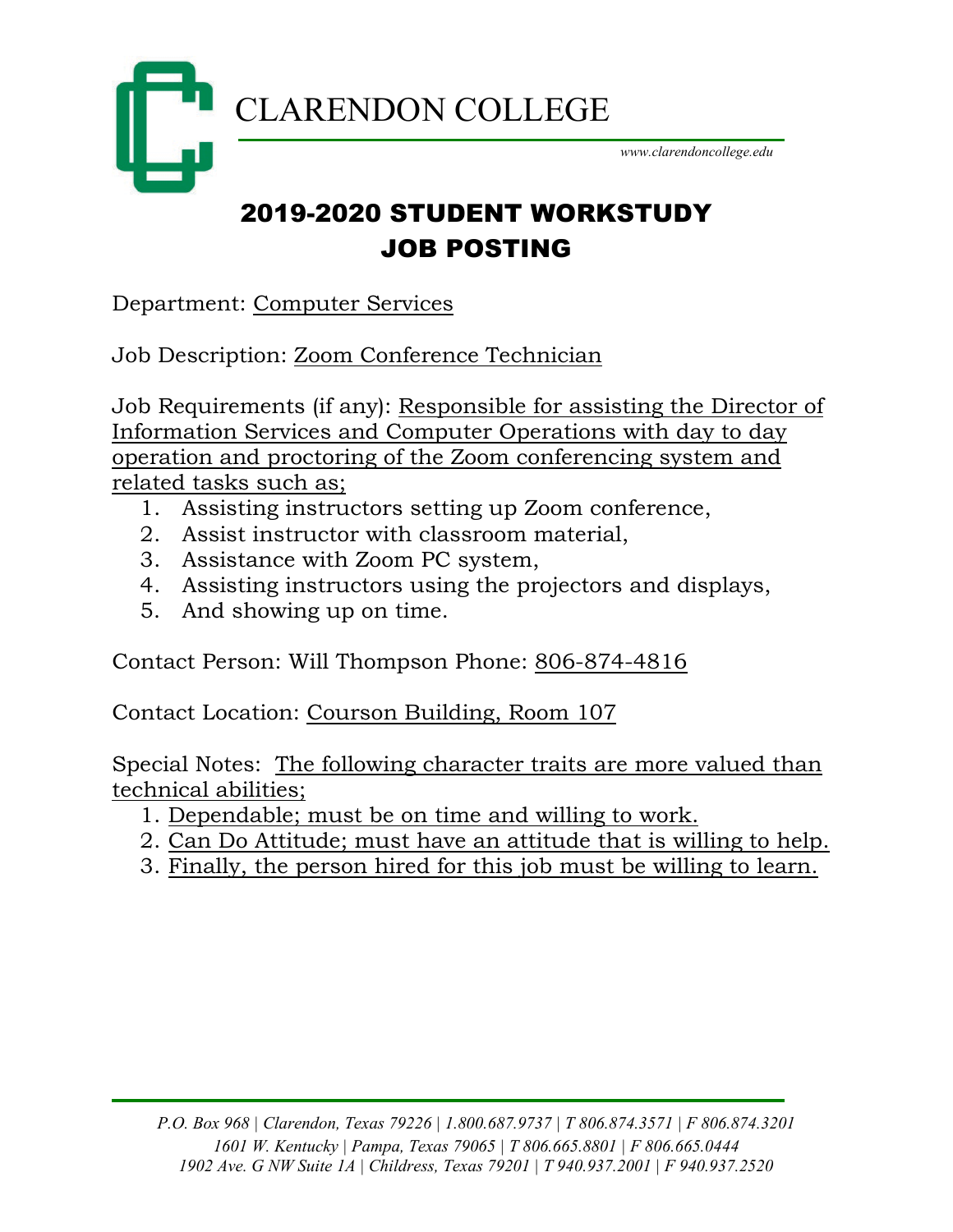

#### 2019 STUDENT WORKSTUDY JOB POSTING

Department: Student Services – Student Life Activities

Job Description: Assisting with day to day tasks in student life office and BAC.

 $\overline{\phantom{a}}$  , and the contract of the contract of the contract of the contract of the contract of the contract of the contract of the contract of the contract of the contract of the contract of the contract of the contrac  $\overline{\phantom{a}}$  , and the contract of the contract of the contract of the contract of the contract of the contract of the contract of the contract of the contract of the contract of the contract of the contract of the contrac  $\overline{\phantom{a}}$  , and the contract of the contract of the contract of the contract of the contract of the contract of the contract of the contract of the contract of the contract of the contract of the contract of the contrac

 $\overline{\phantom{a}}$  , and the contract of the contract of the contract of the contract of the contract of the contract of the contract of the contract of the contract of the contract of the contract of the contract of the contrac  $\overline{\phantom{a}}$  , and the contract of the contract of the contract of the contract of the contract of the contract of the contract of the contract of the contract of the contract of the contract of the contract of the contrac  $\overline{\phantom{a}}$  , and the contract of the contract of the contract of the contract of the contract of the contract of the contract of the contract of the contract of the contract of the contract of the contract of the contrac  $\overline{\phantom{a}}$  , and the contract of the contract of the contract of the contract of the contract of the contract of the contract of the contract of the contract of the contract of the contract of the contract of the contrac  $\overline{\phantom{a}}$  , and the contract of the contract of the contract of the contract of the contract of the contract of the contract of the contract of the contract of the contract of the contract of the contract of the contrac

Job Requirements (if any):

Contact Person: Kelli Tolar

Contact Location: Barfield Activity Center

Special Notes:

*P.O. Box 968 | Clarendon, Texas 79226 | 1.800.687.9737 | T 806.874.3571 | F 806.874.3201 1601 W. Kentucky | Pampa, Texas 79065 | T 806.665.8801 | F 806.665.0444 1902 Ave. G NW Suite 1A | Childress, Texas 79201 | T 940.937.2001 | F 940.937.2520*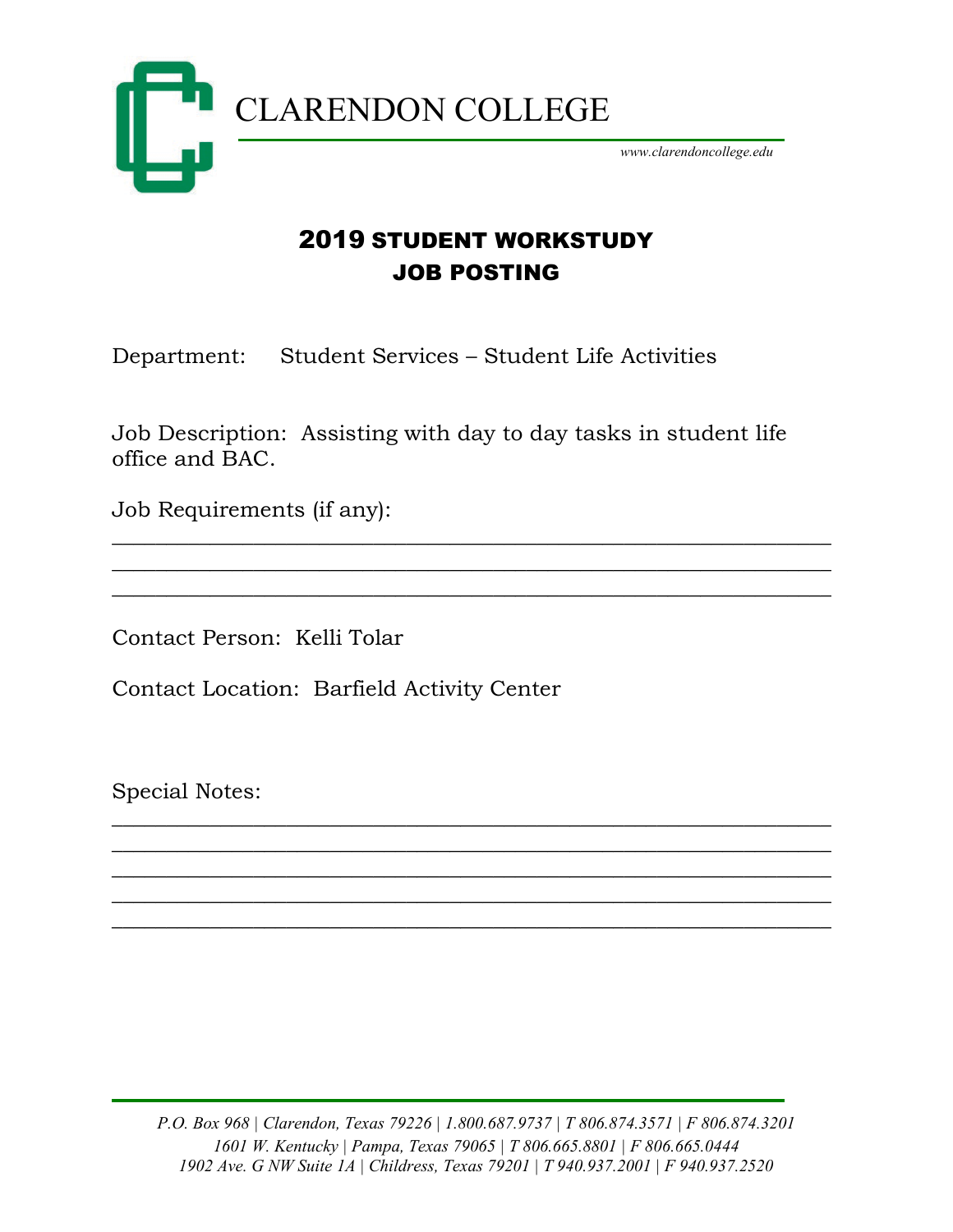

## STUDENT JOB POSTING REQUEST

Semester: FA-19 & SP-20

Job Location:

HSSC Room 105 Pampa\_\_\_\_\_\_\_\_\_\_\_\_\_\_\_\_\_\_\_\_\_\_\_\_\_\_\_\_\_\_\_\_\_\_\_\_\_\_\_\_\_\_

Job Description:

Tutor- Math, English

Job Requirements (if any):

Must have and maintain an 80 or higher average in subject(s) tutoring.

Supervisor: \_Connie Wildcat\_\_\_\_ Phone: (806) 665-8801 Ext 113

Supervisor Location/Department:

HSSC Room 105/Allied Health Services

Special Notes:

*P.O. Box 968 | Clarendon, Texas 79226 | 1.800.687.9737 | T 806.874.3571 | F 806.874.3201 1601 W. Kentucky | Pampa, Texas 79065 | T 806.665.8801 | F 806.665.0444 1902 Ave. G NW Suite 1A | Childress, Texas 79201 | T 940.937.2001 | F 940.937.2520*

\_\_\_\_\_\_\_\_\_\_\_\_\_\_\_\_\_\_\_\_\_\_\_\_\_\_\_\_\_\_\_\_\_\_\_\_\_\_\_\_\_\_\_\_\_\_\_\_\_\_\_\_\_\_\_\_\_\_\_\_\_\_\_\_\_\_ \_\_\_\_\_\_\_\_\_\_\_\_\_\_\_\_\_\_\_\_\_\_\_\_\_\_\_\_\_\_\_\_\_\_\_\_\_\_\_\_\_\_\_\_\_\_\_\_\_\_\_\_\_\_\_\_\_\_\_\_\_\_\_\_\_\_ \_\_\_\_\_\_\_\_\_\_\_\_\_\_\_\_\_\_\_\_\_\_\_\_\_\_\_\_\_\_\_\_\_\_\_\_\_\_\_\_\_\_\_\_\_\_\_\_\_\_\_\_\_\_\_\_\_\_\_\_\_\_\_\_\_\_ \_\_\_\_\_\_\_\_\_\_\_\_\_\_\_\_\_\_\_\_\_\_\_\_\_\_\_\_\_\_\_\_\_\_\_\_\_\_\_\_\_\_\_\_\_\_\_\_\_\_\_\_\_\_\_\_\_\_\_\_\_\_\_\_\_\_ \_\_\_\_\_\_\_\_\_\_\_\_\_\_\_\_\_\_\_\_\_\_\_\_\_\_\_\_\_\_\_\_\_\_\_\_\_\_\_\_\_\_\_\_\_\_\_\_\_\_\_\_\_\_\_\_\_\_\_\_\_\_\_\_\_\_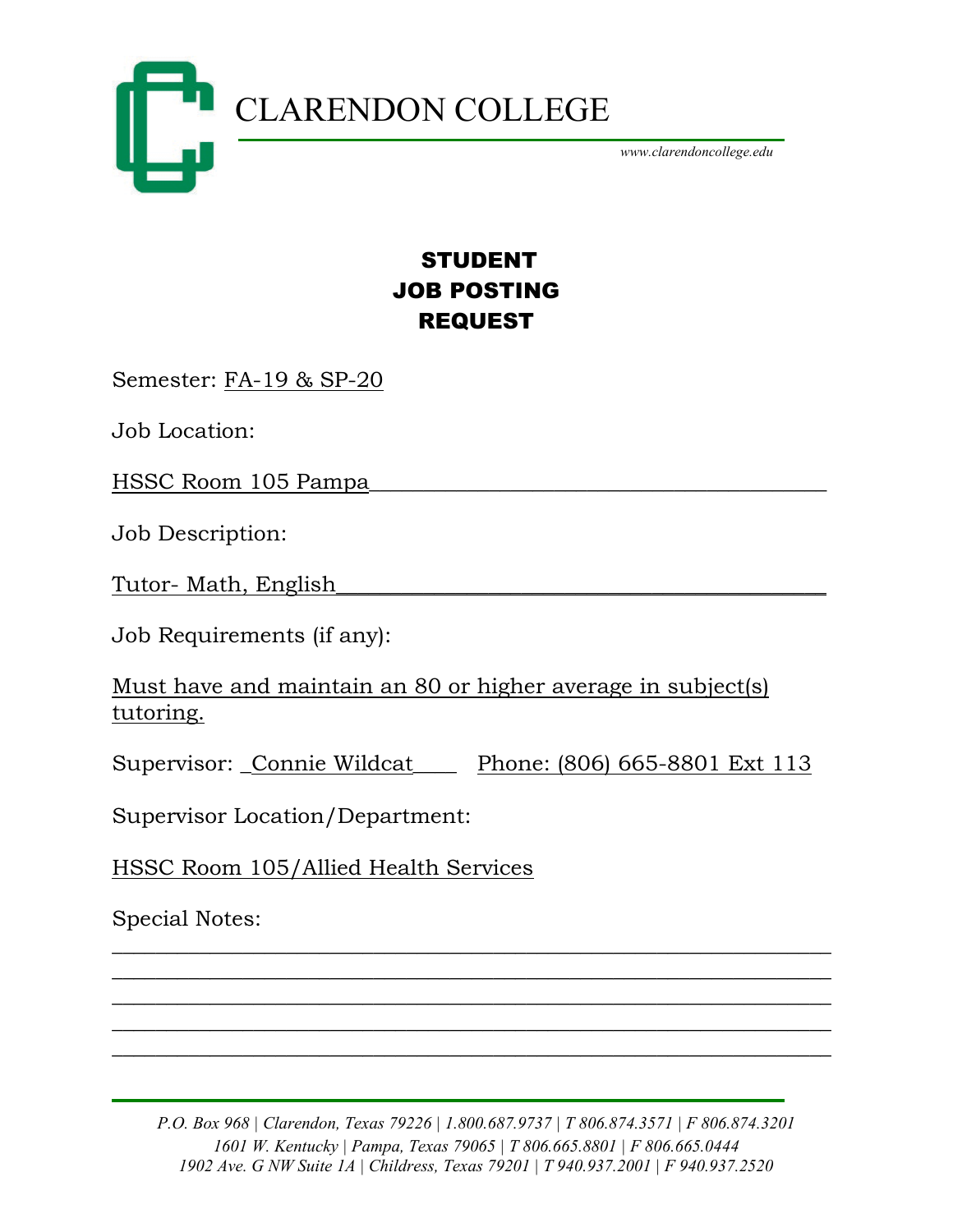

### 2019 STUDENT WORKSTUDY JOB POSTING

Department: Athletics – Volleyball

Job Description: Assisting with tasks during volleyball matches and practices.

 $\overline{\phantom{a}}$  , and the contract of the contract of the contract of the contract of the contract of the contract of the contract of the contract of the contract of the contract of the contract of the contract of the contrac  $\overline{\phantom{a}}$  , and the contract of the contract of the contract of the contract of the contract of the contract of the contract of the contract of the contract of the contract of the contract of the contract of the contrac  $\overline{\phantom{a}}$  , and the contract of the contract of the contract of the contract of the contract of the contract of the contract of the contract of the contract of the contract of the contract of the contract of the contrac

\_\_\_\_\_\_\_\_\_\_\_\_\_\_\_\_\_\_\_\_\_\_\_\_\_\_\_\_\_\_\_\_\_\_\_\_\_\_\_\_\_\_\_\_\_\_\_\_\_\_\_\_\_\_\_\_\_\_\_\_\_\_\_\_\_\_ \_\_\_\_\_\_\_\_\_\_\_\_\_\_\_\_\_\_\_\_\_\_\_\_\_\_\_\_\_\_\_\_\_\_\_\_\_\_\_\_\_\_\_\_\_\_\_\_\_\_\_\_\_\_\_\_\_\_\_\_\_\_\_\_\_\_ \_\_\_\_\_\_\_\_\_\_\_\_\_\_\_\_\_\_\_\_\_\_\_\_\_\_\_\_\_\_\_\_\_\_\_\_\_\_\_\_\_\_\_\_\_\_\_\_\_\_\_\_\_\_\_\_\_\_\_\_\_\_\_\_\_\_ \_\_\_\_\_\_\_\_\_\_\_\_\_\_\_\_\_\_\_\_\_\_\_\_\_\_\_\_\_\_\_\_\_\_\_\_\_\_\_\_\_\_\_\_\_\_\_\_\_\_\_\_\_\_\_\_\_\_\_\_\_\_\_\_\_\_ \_\_\_\_\_\_\_\_\_\_\_\_\_\_\_\_\_\_\_\_\_\_\_\_\_\_\_\_\_\_\_\_\_\_\_\_\_\_\_\_\_\_\_\_\_\_\_\_\_\_\_\_\_\_\_\_\_\_\_\_\_\_\_\_\_\_

Job Requirements (if any):

Contact Person: Melvin Balogh

Contact Location: Bulldog Gym